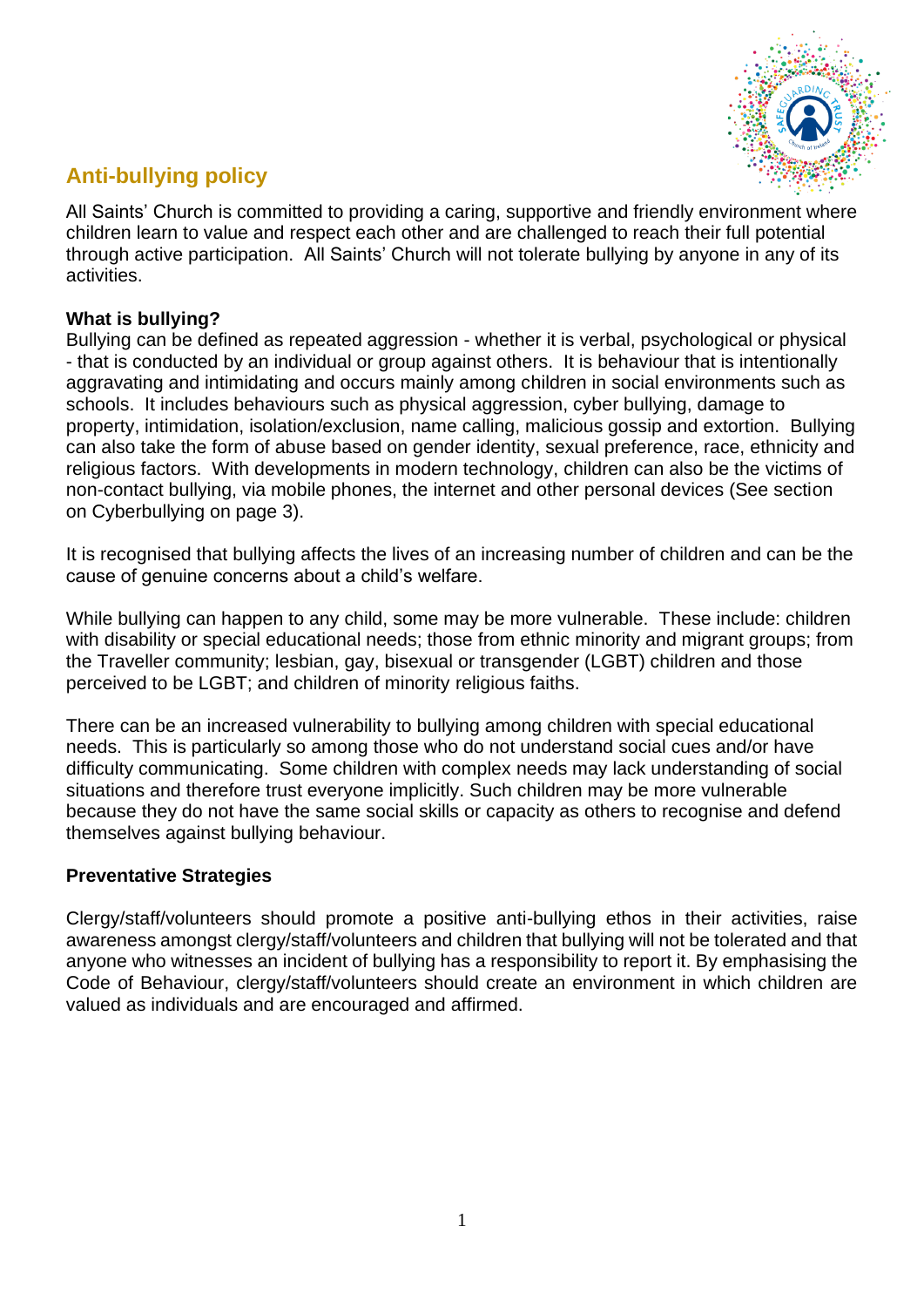## **What can bishops/clergy/staff/volunteers do if a child tells them they are being bullied?**

- Listen calmly and accept what is said.
- Complete an incident form following the conversation and keep on file as this forms the basis of the bullying report. Notes should include nature of incident, date, time, location, names of those involved, witnesses, relevant history and child's response.
- Reassure them that help is available, action will be taken, the child was right to tell, it is not their fault and it could happen to anyone.
- Negotiate confidentiality be clear you'll only tell people who need to know but that you cannot guarantee confidentiality or secrecy.
- Ensure the child's safety. The bishop/clergy/staff/volunteers should be aware that the safety of the child is paramount, and this can be maintained through appropriate supervision. Liaise with the parents/guardians in relation to a solution and possible actions.
- Tell the child that you will keep them informed and how you intend to proceed.
- Respond to the incident all actions should be guided by the needs of the child. Decide what action to take and by whom.
- Make a record of facts rather than opinions. Include details from the bullying report, details recounted by others involved, any agreements made, an account of action taken and suggestions for follow up and monitoring. This should be retained by the panel.

#### **Responding to incidents of bullying**

There are a number of approaches which can be used, and the bishop/clergy/staff/volunteers should determine which action to take depending on the incident of bullying.

- 1. The Code of Behaviour sets out the guidelines for children regarding boundaries and appropriate behaviour. Draw everyone's attention back to the Code of Behaviour and the consequences of not abiding by the Code.
- 2. The 'no blame' approach does not concentrate on who did what to whom but instead, focusing on the feelings of the target and what the group involved in the bullying and the target can do to make this situation better. The 'no blame' approach allows the group involved in the bullying behaviour to think about the action that has taken place and the effect it has had on the target. It promotes the perpetrator and the rest of the group involved in the bullying behaviour with an opportunity to redeem themselves.
- 3. Time Out by providing some space and time between the perpetrator and target and allowing both parties involved to think about the incident that has taken place, time apart may aid the process of resolving the bullying e.g. removal of the perpetrator away from the target to another group.
- 4. Denial of privileges loss of certain privileges by the perpetrator in the group. It is hoped that by using this response the perpetrator may realise the impact of their actions on the target and the consequences for themselves.
- 5. Parental/Guardian involvement make parents/guardians of all children involved aware of the incident of bullying and ask them to intervene in the situation.
- 6. Suspension or expulsion of the perpetrator may be used as a last resort in bullying where no other interventions have worked.
- 7. Disciplinary procedures must be applied in relation to any sanctioning of the perpetrator and advice should be sought in relation to the adoption of such procedures, where appropriate.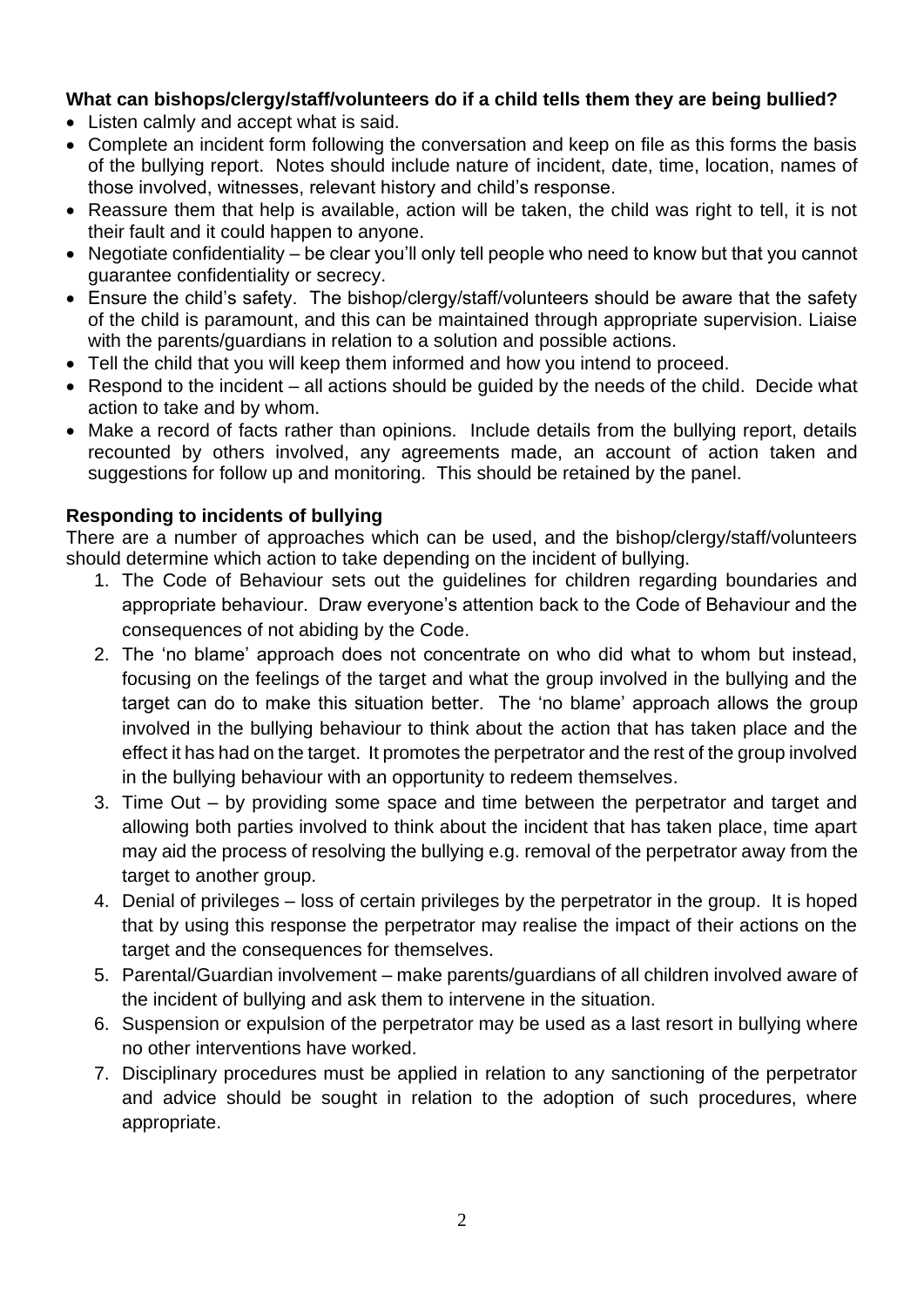## **Cyberbullying**

Cyberbullying is defined as "any behaviour performed through electronic or digital media by individuals or groups that repeatedly communicates hostile or aggressive messages intended to inflict harm or discomfort on others".

Cyberbullying, similar to more traditional forms of bullying, must meet three main criteria:

- Intention to cause harm to the victim(s)
- Repetition of abusive behaviour(s) over time (however in some instances, one behavioural act can create an on-going sense of intimidation for the victim (e.g. posting a humiliating photo/video which can be viewed by a large audience can have long term effects)).
- Imbalance of power between victim(s) and bully/bullies (i.e. super technological skills, anonymity).

Cyberbullying differs from more traditional forms of bullying in a number of ways:

- The audience is larger;
- There are no time or location barriers:
- It can happen 24/7
- The target's reaction is not often seen, leading to a reduction in feelings of empathy or quilt for the perpetrator.

### What are the signs/symptoms that someone is being cyberbullied?

Some signs or symptoms that may present when a child is experiencing cyberbullying include:

- More frequent health problems headaches, stomach aches, frequent absenteeism, sleep problems, depression, or suicidal thoughts;
- Behavioural and emotional changes distressed, anxious, frustrated, fearful, angry;
- School-related changes inability to concentrate, drop in academic performance, reluctance to attend school;
- Negative emotional expressions after use of social media poor self-image, sadness, hopelessness, loneliness, suspicion of others;
- Changes in online behaviour more careful or cautious approaches to communicating online;
- Being emotionally upset during or after using the internet or the phone;
- Being very secretive or protective of their digital life;
- Wanting to stop using the computer or mobile phone;
- Being nervous or jumpy when getting an instant message, text, or email;
- Avoiding discussions about computer or mobile phone activities;
- Physical symptoms such as self-harm, eating disorders and/or risky behaviours.

Actions bishops/clergy/staff/volunteers should consider when a child is the target of cyberbullying:

- Confirm that you are dealing with bullying behaviour.
- Listen calmly and uncritically to the report the child is making.
- Remind the child that it is not their fault; it is the person who is doing the bullying that has the problem.